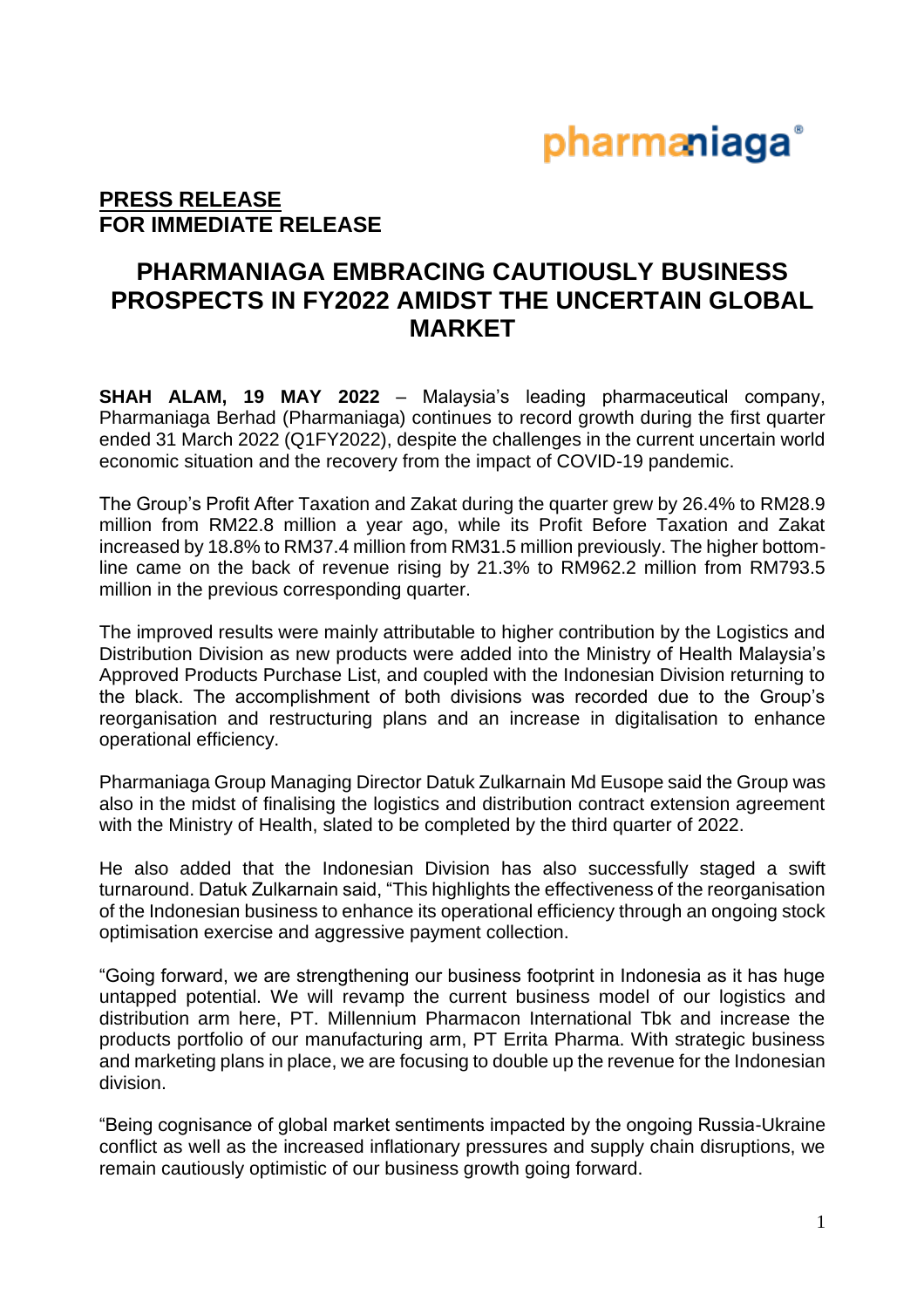## pharmaniaga®

"Malaysia has begun transitioning into the endemic phase amid its high vaccination rates, and the Group is moving alongside the nation to focus on growing its core businesses of logistics concession of medical supply, as well as manufacturing of generic pharmaceutical and consumer healthcare products," he said.

The Group is also collaborating with Malaysia Healthcare Travel Council to supply and distribute the Hepatitis C drug, Ravidasvir, Sinovac COVID-19 vaccine as well as other vaccines to participating hospitals and healthcare centres.

Datuk Zulkarnain said "We will assist in the development of the platform and system for the vaccination programme. This collaboration is expected to provide Pharmaniaga with another recurring income stream and contribute to the Group's bottom line going forward.

"Meanwhile, as part of our efforts to establish the Group as a major international biopharmaceutical player, we have entered into several collaborations and strategic partnerships in Thailand, India, and the United Arab Emirates as previously announced and would be expanding to the United Kingdom, Turkey and Middle & North Africa (MENA) market."

"With the Group's construction of the world's first Halal vaccine and insulin facilities progressing on track for commercialisation by 2025 and leveraging on our proven track record in handling and distributing vaccines, we are committed to bringing our experience and expertise to other developing countries. This would enhance and expedite these countries' vaccination programmes."

The Group declared its first interim dividend in respect of FY2022 of 0.80 sen per share, which will be paid on 6 July 2022 to shareholders on the register as of 8 June 2022.

-END-

#### **About Pharmaniaga Berhad (Pharmaniaga)**

Pharmaniaga is the leading pharmaceutical company of Boustead Holdings Berhad Group of Companies, which together with the Armed Forces Fund Board, are the major shareholders of Pharmaniaga. Listed on the Main Market of Bursa Malaysia Securities Berhad, Pharmaniaga's core businesses are generic pharmaceuticals manufacturing; research and development; marketing and sales; warehousing and distribution of pharmaceutical and medical products; supply, trading and installation of medical and hospital equipment as well as community pharmacy.

With a vision to be the premier Malaysian pharmaceutical company, Pharmaniaga is guided by its philosophy of 'Do It Right Always' and empowered by its motto of Passion for Patients. Strengthened by eight manufacturing plants, nationwide logistics and distribution in Malaysia and Indonesia as well as products registered in 15 countries,